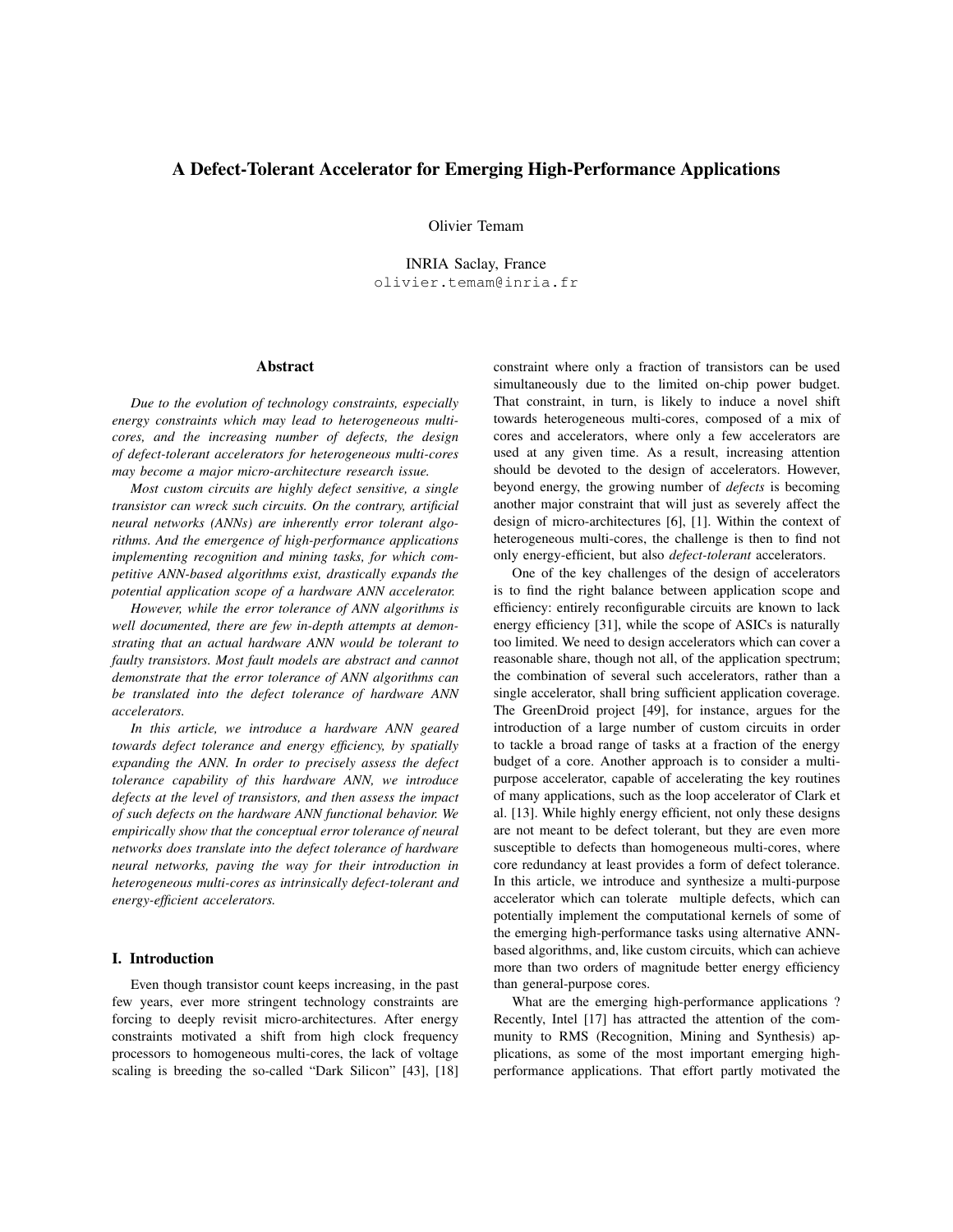development of the PARSEC benchmark suite [5] by Princeton University. Many of the PARSEC benchmarks rely on four categories of algorithms: *classification*, *clustering*, *statistical optimization* and *approximation*. While the PARSEC benchmarks rely on a varied set of techniques, for each of these four kinds of algorithms, ANNs have been shown to provide a competitive alternative [23]. For at least half of the tasks implemented in PARSEC benchmarks (especially Recognition and Mining tasks), we can envision replacing the core computational task with an alternative ANN-based algorithm, so that the application scope of an ANN accelerator is potentially broad.

Why focusing on Artificial Neural Networks ? The key benefit of ANNs is that they are intrinsically tolerant to transient or permanent errors. If this property can be translated into the hardware design itself, then a hardware ANN can become a defect tolerant accelerator. While the potential defect tolerance of ANNs is certainly not a new notion, there are few in-depth attempts at evaluating the defect tolerance capability of ANNs down to the transistor level. Some of the most recent attempts at evaluating the defect tolerance capability of hardware ANNs [20] still rely on abstract models, e.g., stuck-at synapses. In this article, we assess the impact of transistor-level defects on the functionality of ANNs. We show that the impact of such defects can be significantly different from stuck-at synapses. We then propose a novel hardware ANN design, which is inherently defect tolerant because it does not *spatially fold* synapses into an SRAM bank, and neurons into a few hardware operators, as was commonplace in past [25] or recent [33] designs. On the contrary, we show that *spatially expanded* designs bring significant defect tolerance benefits; they also improve energy efficiency by bringing storage (synapses) closer to computational operators (neurons). We then precisely assess the defect tolerance capability of our hardware ANN design, i.e., the impact of defects on the accelerator accuracy. We evaluate the accuracy using a set of classification tasks from the UCI machine-learning repository [3], but the ANN design would be the same for approximation, or clustering tasks; some modifications might be necessary for optimization tasks (because they might rely on the Hodgkin-Huxley neuron model [23]), but we leave such extensions for future work.

While hardware ANNs are an old concept [25], [40], they fell out of favor in the 1990s for three main reasons: (1) from a mathematical standpoint, ANNs were outperformed by other algorithms such as Support Vector Machines (SVMs), (2) at a time when scientific computing formed the bulk of high-performance applications, the application scope of ANNs was restricted, (3) hardware ANNs could not keep pace with the the speed of software versions run on processors with rapidly progressing clock frequency, exactly like many of the parallel architectures with custom processors at the same period. However, all three situations have drastically changed: (1) Deep Networks [34], i.e., ANNs made of a large number of wide layers, have recently been shown to outperform SVMs [34], (2) a significant fraction of the recognition and

mining tasks can potentially be implemented using ANNs as their core algorithms, so an ANN-based accelerator might be able to tackle a large share of emerging high-performance workloads, (3) the processor clock frequency has mostly stalled, so that a hardware accelerator will now retain an advantage of about two orders of magnitude in energy and performance over a software model run on a processor.

As a testimony to the growing adequation between neural network-based accelerators and important high-performance applications, several industrial hardware neural network designs have recently appeared. For instance Chakradhar et al. from NEC [10] propose to implement a convolutional hardware neural network using a modified FPGA, which is a fast, albeit moderately energy efficient, design for tackling a broad range of recognition tasks. IBM has even more recently introduced the Cognitive Chip [47], which is meant to be an energy efficient design, but it is apparently not geared towards defect tolerance.

# II. A Spatially Expanded Hardware ANN Accelerator



Fig. 1: *Time-Multiplexed vs. spatially expanded network.*

Artificial Neural Networks. We first briefly recall the main principles of ANNs. The most traditional form of ANNs are Multi-Layer Perceptrons (MLPs); we consider a 2-layer MLP with one hidden layer, plus the input layer (it contains no neuron). MLPs are feed-forward networks, where information flows from the input layer  $(l = 0)$  to the output layer  $(l = 2)$ . Each neuron performs the following computations. Let  $y_j^l$  the output of neuron *j* at layer *l*,  $y_j^l = f(a_j^l)$  where  $o_j^l = \sum_{i=0}^{N_l-1} w_{ji}^l y_i^{l-1}$ ,  $w_{ji}$  is the synaptic weight between neuron *i* in layer  $l-1$  and neuron *j* in layer  $l$ ,  $N_l$  is the number of neurons in layer *l*, and *f* is the activation function, often the sigmoid  $f(x) = \frac{1}{1 + exp^{-x}}$ .

We use back-propagation [23], the most popular training algorithm. Formally, the weights are updated as follows:  $w_{ji}^l(t+1) = w_{ji}^l(t) + \eta \delta_j^l(t) y_i^{l-1}(t)$ , where *t* is the training iteration,  $\eta$  is the learning rate, and  $\delta_j^l$  is the error gradient, i.e., the direction of the error. At the output layer, the gradient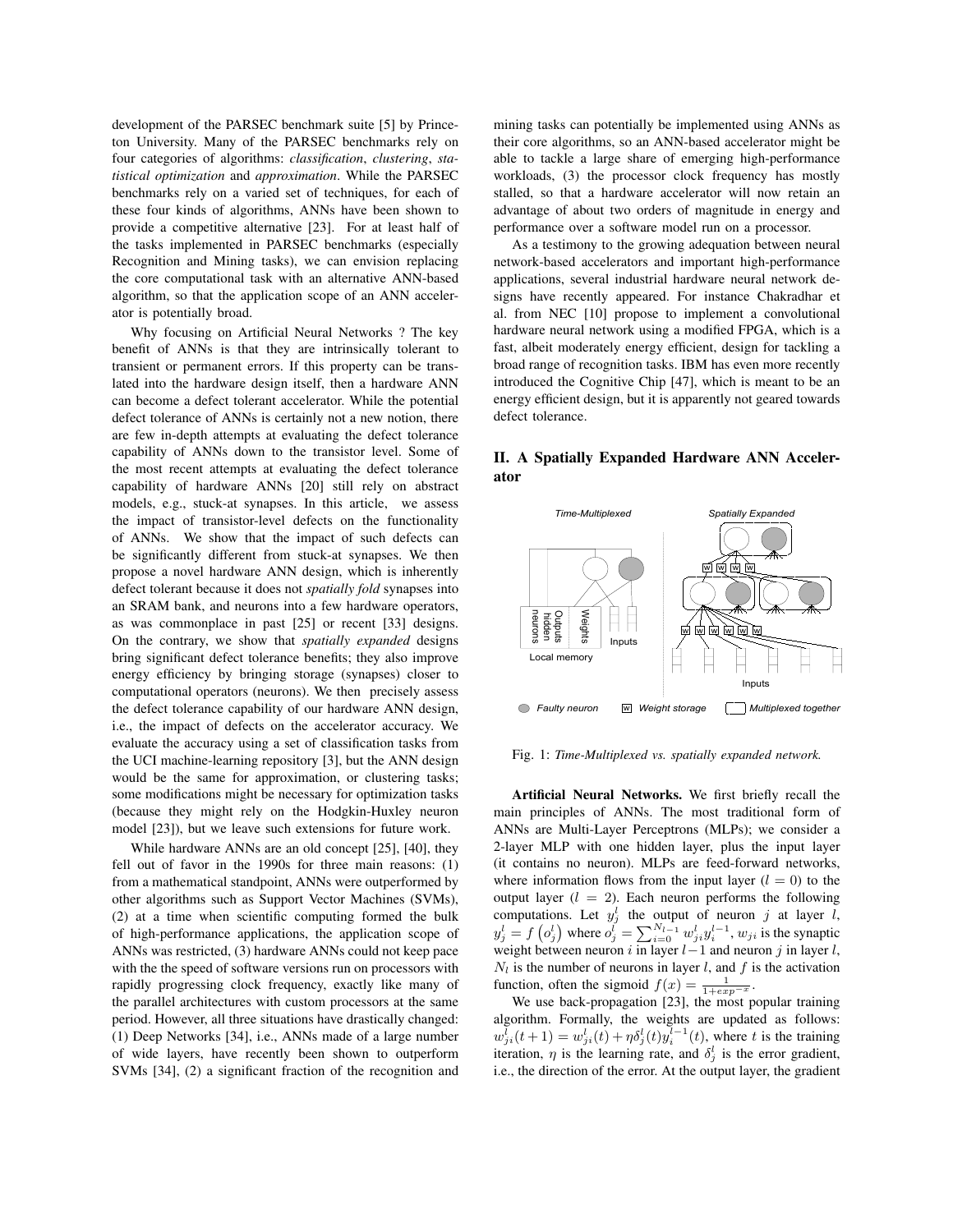expression is  $\delta^l_j(t) = f'(o^l_j(t)) \times e^l_j(t)$ , where  $e^l_j$  is the error (the difference between the network output and the expected output), and in the hidden layer, the gradient expression is  $\delta_j^l(t) = f'(o_j^l(t)) \times \sum_{k=0}^{N_{l+1}} \delta_k^{l+1}(t) w_{kj}(t)$ , where  $f'$  is the derivative of *f*.

Spatial expansion vs. time-multiplexing. Many previous and recent ANN designs for high-performance are timemultiplexed [25], [33]: only a few hardware neurons are implemented, and synapses are stored in a separate memory bank, see Figure 1. At each time step, a few neurons of a layer are temporarily mapped to the network by fetching the corresponding synapses; the intermediate output is stored to serve as input for next layer neurons; executing a whole neural network requires several time steps.

In a spatially expanded feed-forward ANN, the ANN structure and operation are similar to that of a conceptual ANN: the synapses are stored in individual distributed storage locations at the level of each neuron, and all neurons are mapped into hardware; the data flows combinationally from the input layer to the output layer, see Figure 1. Besides the resulting short synaptic weights access latency, the internal synaptic weights bandwidth is high, not constrained by a single synaptic storage structure. Finally, decentralized synaptic storage means the synapses (data) are located close to the neurons (operators), resulting in significant energy benefits [21].



Fig. 2: *Distribution of UCI data sets as a function of the number of attributes.*

Is it possible to spatially expand ANNs for useful tasks ? A key parameter that will influence the network size is the number of *attributes* of the network, i.e., the number of inputs. We have collected the number of attributes of all 135 applications of the UCI machine-learning repository [3]. The example cases in that repository are contributed by researchers and engineers from various domains in order to stimulate machine-learning research on their applications.

The distribution of the number of inputs for all 135 UCI applications in Figure 2 shows that more than 92% of UCI data have less than 100 attributes. A neural network with 90 inputs can capture most of these cases (our design choice).

A few applications in the UCI repository have much more attributes, e.g., more than 10000, and machine-learning researchers are often using input sets with a large number of attributes, such as the MNIST [35] database (handwritten digits recognition, 784 attributes) in order to exercise their machine-learning algorithms. However, our goal is not to exercise machine-learning techniques but to use data corresponding to actual problems, from a broad variety of domains to which machine-learning techniques are applied, hence the choice of UCI.

Still, the proposed spatially expanded ANN accelerator can cope with a larger number of attributes. In that case, we simply consider our network as a sub-network and partially time-multiplex the larger network over it; however, the size of our (sub-)network is such that time-multiplexing is considerably reduced compared to moderately expanded designs.

Defect tolerance and scalability. In a fully timemultiplexed network with an SRAM bank for storing synapses, a significant share of the logic is dedicated to the time-multiplexing process itself: address decoder, routing synapses to operators, results back to storage, etc. A faulty transistor within this control logic would wreck the accelerator.

A spatially expanded neural network has no control logic except at the input/output. Because the synaptic weights storage is distributed at the level of each neuron, there is no central storage, and no decoding logic for read operations (we still require write decoding logic in our implementation). As a result, one or several faulty neurons or synapses usually have no noticeable effect after re-training.

This defect-tolerance property also improves scalability. Because control logic is vulnerable, it should be implemented with larger transistors as the technology node scales down; in a spatially expanded network, the smaller fraction of control logic has a lesser impact on scalability.

If the spatially expanded network is used in a partially time-multiplexed mode, it remains tolerant to defects. However, a defect at a given hardware neuron would affect all the neurons of the application network mapped to it, effectively multiplying the number of defects by as much as the multiplexing factor.

# III. Injecting Transistor-Level Defects

# A. Hardware Faults

The classic hardware fault model is the *stuck-at* model [32], where an input gate signal is considered stuck at 0 or 1. This fault model is appropriate for test purposes because the goal is to find faults, and then to *suppress* them. So the goal is not so much to accurately capture the gate behavior for any input, but to do so with enough inputs that the fault can be detected. Even though we leverage test techniques, our goal is different: we will not suppress the faults, we will use the circuit *with* the faults. However the actual behavior of a faulty ANN circuit can potentially influence the ability of the ANN to cope with faults, and the ability of the training algorithm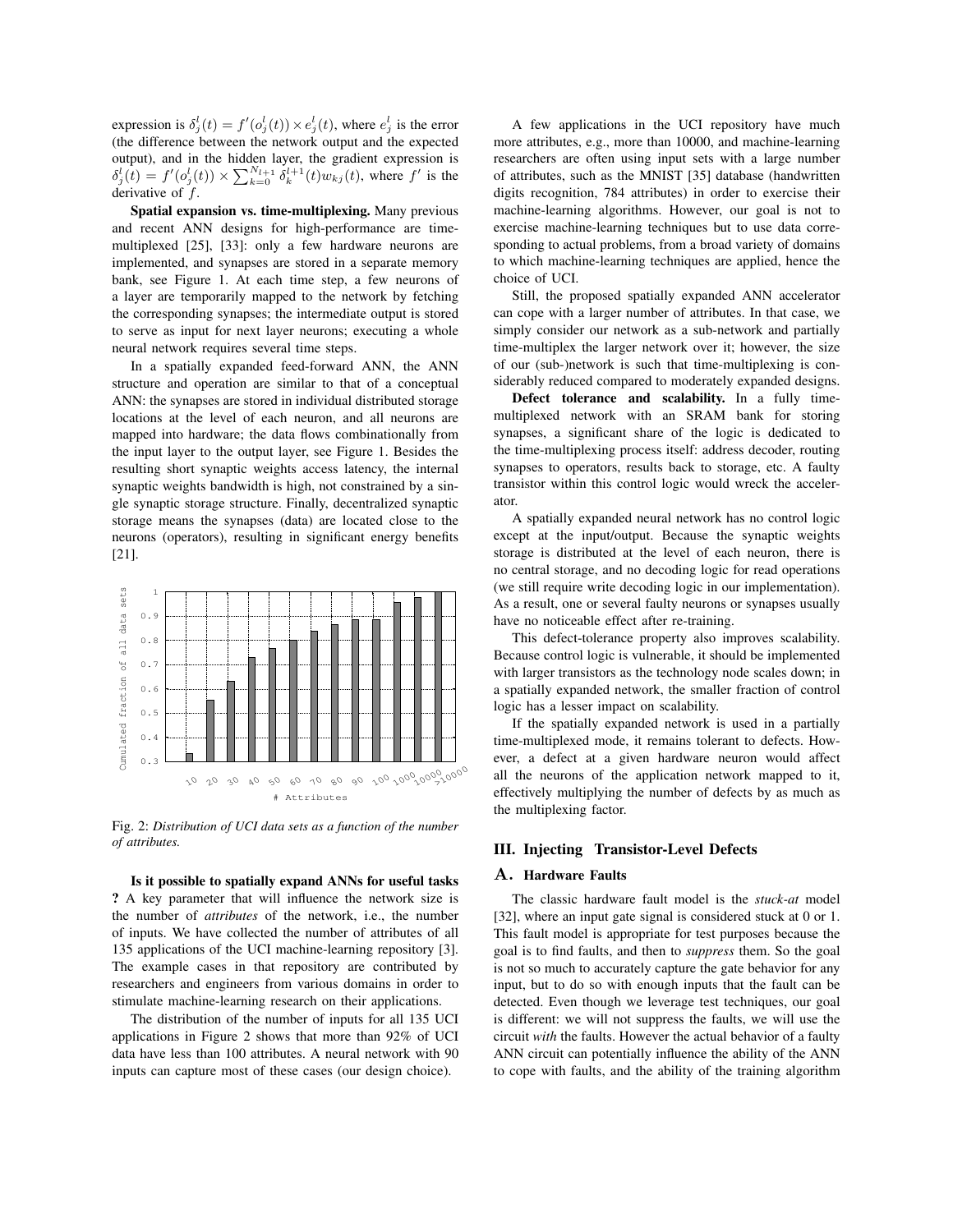

Fig. 3: *Accelerator implementation (memory interface & hidden layer).*



Fig. 4: *Sigmoid: piecewise approximation and hardware implementation.*

to silence out faulty parts. Therefore, unlike for test purposes, we need to model as accurately as possible the behavior of the faulty circuit, not just determine that it is faulty; and we will highlight that logic gate-level hardware faults can exhibit a significantly different behavior than transistor-level hardware faults. Failing to accurately account for the behavior of faulty hardware ANNs means that claims of their defect tolerance would remain fairly baseless, or at least unproven.

Traditionally used in circuit-level testing, the stuck-at gate model has been adopted by the micro-architecture community in the form of *latch bits* stuck at 0 or 1 [41], [37]. Such a model accurately describes faults occurring at state elements (latches, registers, SRAM), but it inaccurately describes faults occurring within logic elements (control and logic operators in processors or ASICs). However, in a spatially expanded neural network, logic operators account for a large share of the accelerator footprint. Recently, a more accurate gate-level model has been proposed by Li et al. [36], where hardware faults are modeled as stuck (or delayed) inputs of *logic gates*. While this model is a significant progress over latch-level bit flips, the actual behavior of logic blocks resulting from *transistor-level* defects can often be more complex than stuckat and delayed inputs of logic gates, in part because they occur *within* the complex gates often used in modern CMOS design [42].

The two main types of transistor-level defects are *shorts* and *opens* (either full or partial ones, between the source and

the drain, or between the gate and the drain/source) [32], [4]. For instance, shorts can correspond to insufficient metal being removed during photolithography, and opens to an excess of metal being removed (or an excess of insulating material). Shorts and opens can force transistor paths to be (or appear) *stuck open or closed*, or create *bridges* between transistors, or induce delays. In many cases, the impact of these hardware faults on the logic gate function cannot be modeled using a stuck logic gate input: for instance, the logic gate function will be changed, or it will be transformed into a state element, or it can depend on free floating devices, etc.

As a result, we factor in the impact of transistor-level defects at the level of logic gates. Starting from an RTL gate-level logic function, we transform it into a transistor schematic, inject any number of transistor-level shorts or opens, and reconstruct the new transformed logic function (or state element) corresponding to the altered schematic.

In order to illustrate the behavior discrepancy between gate-level defect injection and transistor-level defect injection, we inject a random number of defects in adders and multipliers (the key logic operators of the neural network); we use 4 bit adders and multipliers in this example, while the network uses 16-bit operators. The defects are randomly spread over the operator bits, and within each 1-bit operation, over all transistors. Then we consider all possible combinations of the two 4-bit inputs, and collect the distribution of the values of the output. We present the 4-bit input pairs in random order in order to avoid any special behavior related to the memory property induced by some faults. The results are shown in Figure 5 for 1, 5 and 20 defects injected in the 4 bit adder, and 20 defects injected in the 4-bit multiplier. The dotted (black) line corresponds to the distribution of values of the error-free sum (see none), the dashed (red) line to the defects injected at the gate level, and the solid (blue) line to the defects injected at the transistor level. We repeat this experiment 1000 times (injecting different defects each time), and collect the total distribution over these 1000 iterations.

For 1 defect, the behavior of the 4-bit adder is barely affected. As the number of defects increases from 5 to 20, the distribution of values becomes increasingly different from the actual sum distribution. However, the profile for transistorlevel defects remains closer to the error-free profile than the gate-level defects profile. At 20 defects, the gate-level profile is barely related to the error-free profile. A similar behavior can be observed for the multiplier. In other words, for such fundamental operators as the adder and the multiplier, it can be observed that transistor-level and gate-level defects induce significantly different behavior.

#### B. From Transistor Defects to Logic Expression

The goal of this section is twofold: to illustrate why transistor-level and intra-gate defects can induce significantly different gate-level behavior than stuck-at gate input defects, and to explain how a logic function (or state element) can be reconstructed after transistor-level defect injection, in order to emulate the behavior of a faulty circuit.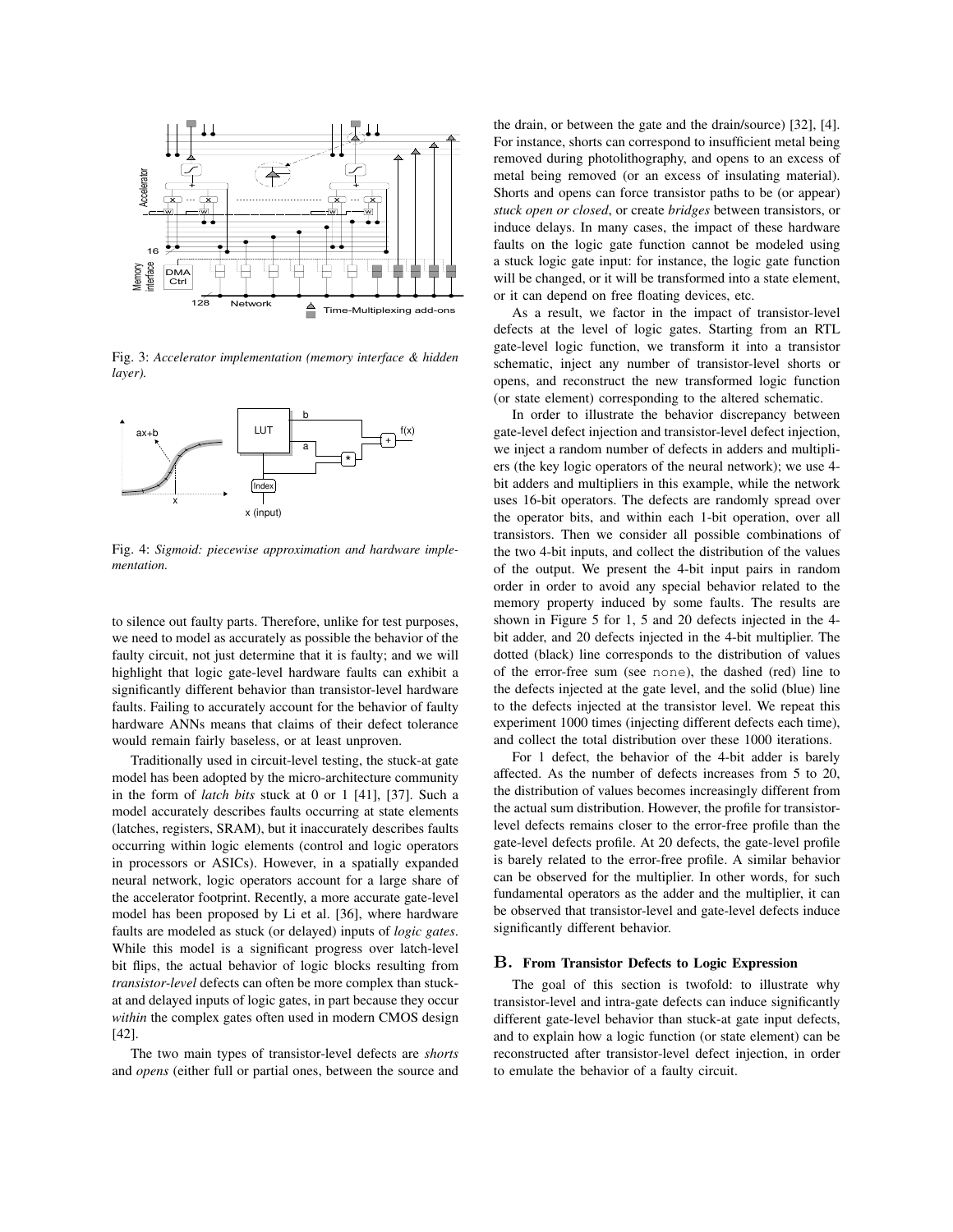

Fig. 5: *4-bit adder and 4-bit multiplier.*

Consider the CMOS representation in Figure 7 of the logic gate  $(a + b)$ *.* $(c + d)$  of Figure 6. In a defect-free gate, the logic expressions  $Z_P$  and  $Z_N$  formed by the transistors of respectively the N and P channel networks are  $Z_P = Z$  and  $Z_N = \overline{Z}$ , since the P channel network connects  $V_{dd}$  to  $Z$ and the N channel network connects *Vss* to *Z*.



Fig. 6: *Logic circuit*  $\overline{(a+b).(c+d)}$ *.* 

Let us first consider some of the differences between the gate-level and transistor-level fault model. A hardware fault in the gate-level model could, for instance, correspond to input *a* of one of the OR gates to be stuck at 1. At the transistor level, an open at the drain of transistor 1, and a short between the source and drain of transistor 7 (the two transistors where *a* is the gate input, see Figure 7), for instance, could induce the same behavior.

A more likely situation is that only one of these two defects occurs. Such a defect is going to break the symmetry between the N and P CMOS channel networks, and change the gate logic function. If, for instance, the open at the drain of transistor 1 occurs, the path through transistor 1 is stuck off, and  $Z$  can only be connected to  $V_{dd}$  through transistors 2 and 4 when  $c = 0$  and  $d = 0$ ; so the P region of the gate



Fig. 7: *Transistor schematic with shorts (dashed lines) and opens (crosses).*

now behaves like logic gate  $Z_P = \overline{c} \cdot \overline{d}$  instead of the original  $Z_P = (a + b) \cdot (c + d)$ . The N part of the gate retains its original expression  $Z_N = \overline{(a+b).(c+d)} = (a+b).(c+d)$ . So, while in a defect-free gate,  $Z_P$  and  $Z_N$  can never have the same value ( $Z_P = \overline{Z_N}$ ), in the presence of defects, it can happen that either the N and P parts of the gate are both conducting, or conversely, both disconnected from respectively  $V_{ss}$  and  $V_{dd}$ . For instance, for  $a = b = 0, c = d = 1$ ,  $Z_P = Z_N = 0.$ 

Shorts can result in similar or even more complex cases. For instance, the short between the source and drain of transistor 2 is equivalent to the transistor being stuck on, so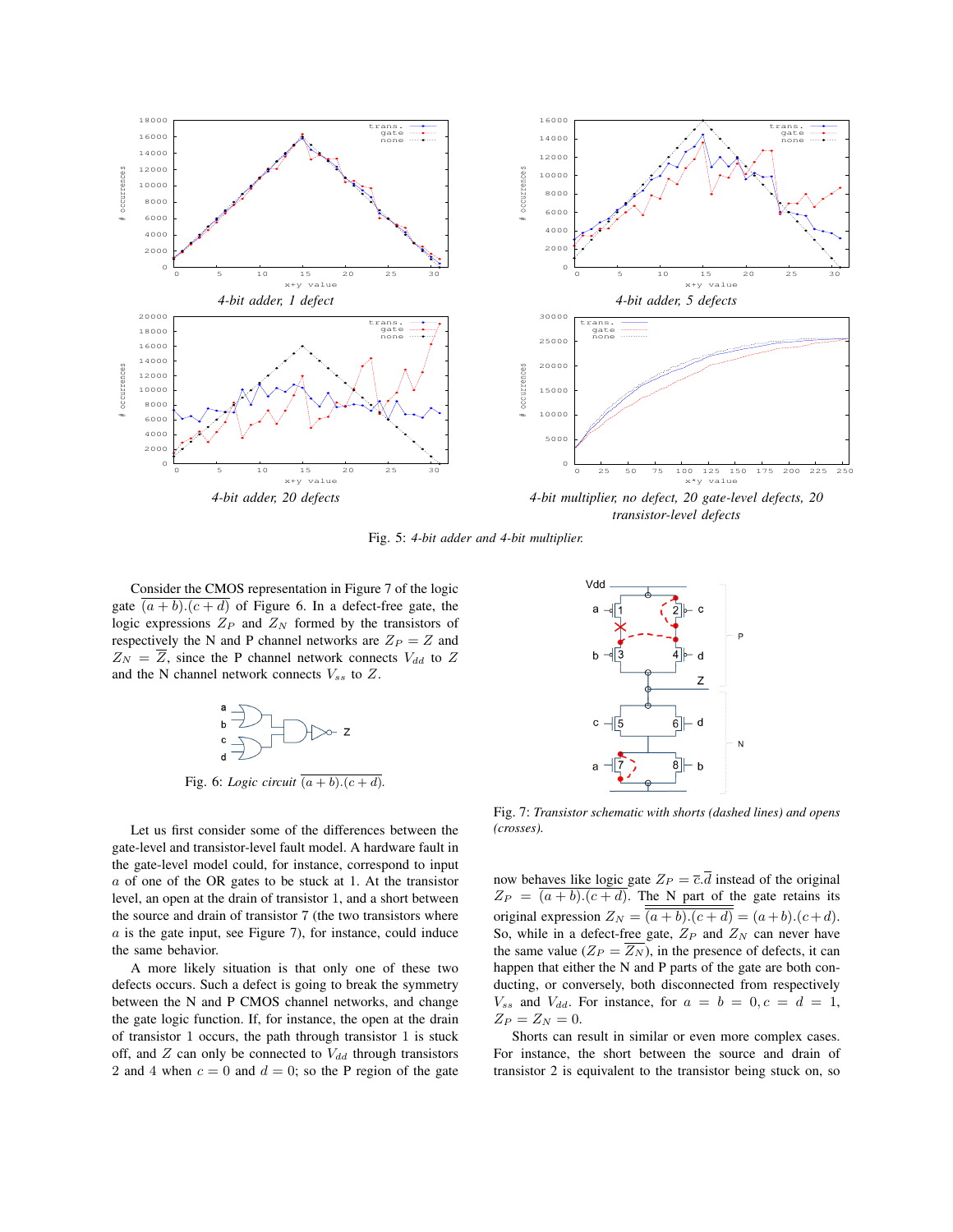

Fig. 8: *B-Block and its truth table; logic expression of Z using a B-Block for the example of Figures 6,7 with short between source and drain of transistor 2.*

*Z* can be connected either when  $a = b = 0$  or when  $d = 0$ , so  $Z_P = \overline{a} \cdot \overline{b} + \overline{d} = \overline{(a+b)} \cdot \overline{d}$ . The short connecting the drain of transistor 1 and the drain of transistor 2 would affect the logic expression of  $Z_P$  in a more subtle way. Transistors 1 and 2 are now in parallel, as well as transistors 3 and 4, so *Z* is connected to  $V_{dd}$  if  $a = c = 0$  or  $a = b = 0$  or  $c = b = 0$  or  $c = d = 0$ , so the expression of  $Z_P$  is changed to  $Z_P = \overline{a} \cdot \overline{d} + \overline{a} \cdot \overline{b} + \overline{c} \cdot \overline{b} + \overline{c} \cdot \overline{d} = \overline{(a.c) + (b.d)}$ . Again, there are cases where  $Z_N = Z_P$ .

What happens when  $Z_N = Z_P$  and how to reconstruct a logic function expression with asymmetric N and P channel networks ? When  $Z_P = 1$  and  $Z_N = 1$  simultaneously, both *Vss* and *Vdd* are connected to *Z* but the path from ground  $(Z_N)$  dominates and the output is pulled to the logic value 0 [27].

When  $Z_P = 0$  and  $Z_N = 0$  simultaneously, there is no path from either  $V_{ss}$  or  $V_{dd}$  to  $Z$ , so the output retains its previous value, there is a *memory* effect [32].

As a result, with asymmetric N and P channel networks, not only the logic expression of *Z* has changed (because of case  $Z_N = Z_P = 1$ ) but it has also become a state element (because of case  $Z_N = Z_P = 0$ ). This state element can be modeled with a *B-block* gate [27] and its truth table is shown in Figure 8. Using this B-block, it is possible to give a logic representation of the asymmetric transistor schematic resulting from opens and shorts, as shown in Figure 8. The main feature is that the B-block allows to separately reconstruct the N and P-channel network logic functions, and to later combine them so as to obtain the gate logic value.

A delay due to partial shorts and opens, or gate to drain/source shorts, etc, can also be inserted anywhere in the N or P channel networks, breaking up the corresponding logic function into two sub-functions. It takes the form of a state element that stores the line value and propagates it at the next transition(s).

The process for injecting transistor-level defects and obtaining an altered logic expression can be summarized as follows:

- 1) Logic to schematic. The first step is to convert the logic function into a CMOS transistor schematic, and to inject defects, see Figure 9(a).
- 2) TLogic nodes. During the reconstruction process, from the transistor schematic to the logic function, the notion of TLogic (Transistor-Logic) nodes is introduced in order to represent gates with a source and drain, i.e., partially converted transistors; these hybrid gates correspond to transistor bundles, on which transistorto-logic conversion rules can still be applied as if they were transistors. See a TAND in Figure 9(c).
- 3) Splitting connections. Hardware defects introduce asymmetries in the schematic that can prevent the reconstruction into a logic function. In order to overcome the asymmetry, some connections need to be split, sometimes at the cost of virtually replicating transistors. See connection  $j_2$  split into  $j_2$ ,  $j'_2$  in Figure 9(d).
- 4) Bypasses. Some hardware defects, such as bridges, can result in bypasses which void the functional role of some transistors. As a result, these transistors can be eliminated when reconstructing the transistor schematic into a logic function. See bypass  $j_1 \rightarrow j_4$  resulting in the elimination of serial transistors *e* and *b*, in Figure 9(e).
- 5) TLogic to Logic. The final step consists in converting remaining TLogic gates into normal logic gates, essentially removing the source and drain connections. See Figure 9(f,g).

We have implemented these different steps as one automated process in order to assess different neural networks organizations and operators (e.g., different sigmoid functions, different implementations of arithmetic operators, etc).

Currently, one of the main limitations of the approach is that transistor layout is not factored in. In the future, we plan to introduce a simplified form of layout in order to know which transistors are physically close, and thus most susceptible to endure bridging effects, for instance.

#### IV. Hardware ANN Implementation

In this section, we briefly introduce the hardware neural network in which we will be injecting defects.

Overview. A scaled down version of the spatially expanded hardware neural network accelerator is shown in Figure 3; the actual network contains 90 inputs, 10 hidden neurons and 10 outputs. The number of inputs and outputs are selected based on the typical number of attributes and classes in the examples of the UCI repository, as explained in Section II. The number of hidden neurons (10) is the best trade-off between accuracy and cost for the example cases we consider, see Section V. The network is fully connected.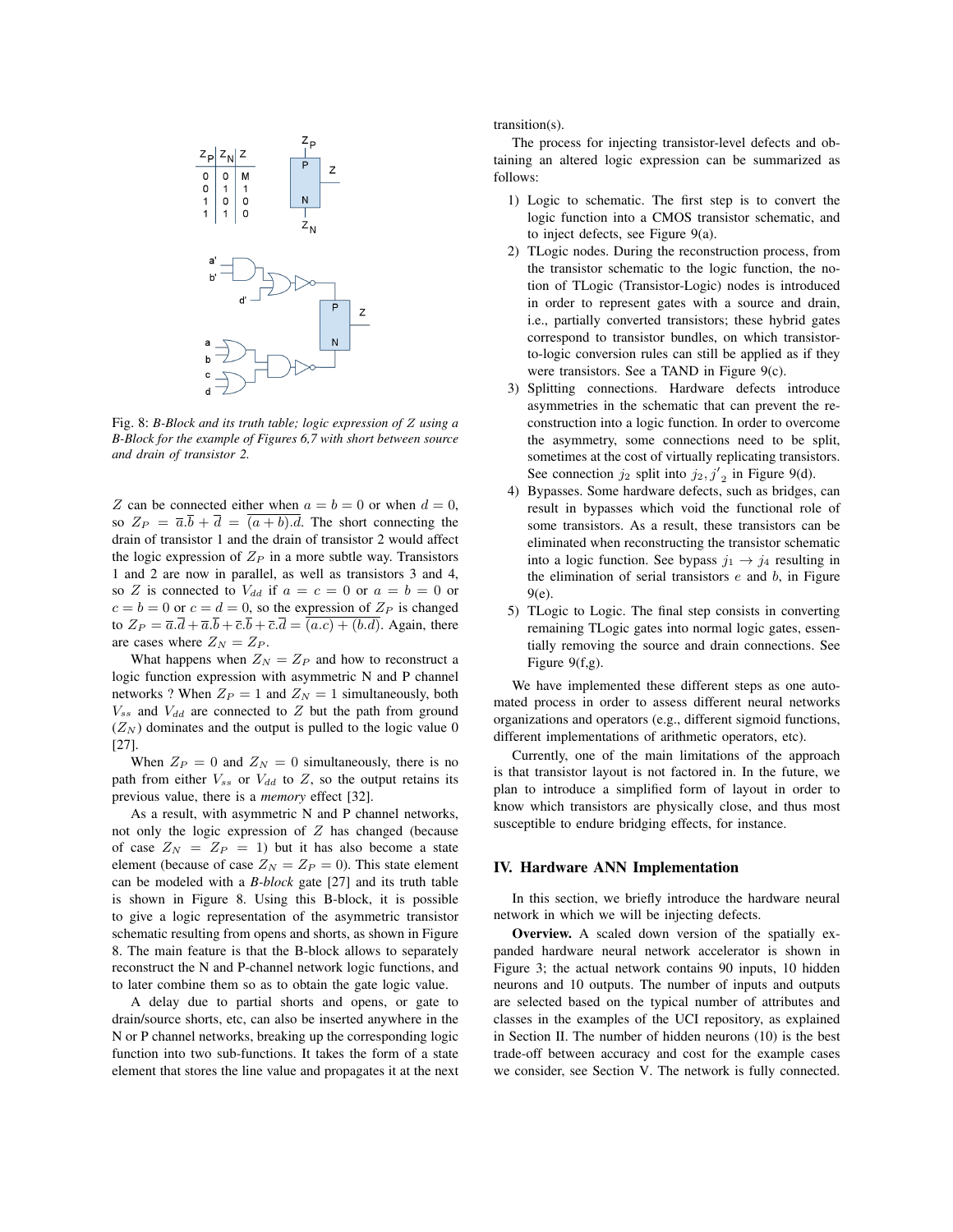

Fig. 9: *(a) Bridge defect between connections j*<sup>1</sup> *and j*4*; (b) resulting transistor schematic; (c) first replacement of transistors* c *and* d with TAND(c,d); (d) splitting connection  $j_2$ ; (e) bypass  $j_1 \rightarrow j_4$  voids transistors b (between  $j_7$  and  $j_2$ ) and e (between  $j_2$  and  $j_4$ ), *and transistor b is serially connected with TAND(c,d); (f) transforming Tlogic into plain logic; (g) reconstructed logic function.*

There are two main types of application scenarios for classifiers: off-line training where the classifier is trained then delivered (and periodically retrained when necessary), and on-line training where the classifier is continuously trained. The latter scenario usually corresponds to smart sensors and industrial control, while the former scenario corresponds to the high-performance processing of large volumes of data and is the most typical scenario. We focus our accelerator design on that scenario, and perform the ANN training in a companion core, though using the forward hardware logic. Therefore, if a defect occurs within the hardware ANN, the retraining will factor in the faulty elements. The accelerator can also be extended to include training hardware for tackling both the on-line and off-line scenarios.

#### Input/Output.

*Fetching input rows.* We use a DMA for efficiently fetching the input rows. The DMA uses a 2-latch buffer for each input in order to let the accelerator use one row while it fetches the next. Similarly, the DMA uses a 2-latch output buffer for each output. The accelerator and the DMA communicate through a simple 2-signal handshaking protocol (ready/accept).

*Writing synaptic weights during training.* We use the same interface for fetching input rows, and for writing synaptic weights (during training). For that purpose, each internal wire is connected to both the input of multipliers and the synaptic weights input latches, see Figure 3. Each neuron of layer *l* is reloaded one by one: all its  $N_{l-1}$  synaptic weights are loaded, then stored. A write signal  $w_j^l$ , for neuron *j* at layer

*l*, is activated by the DMA. Then the synaptic weights of the next neuron are loaded, etc.

Fixed-Point computations. Even though many software implementations of ANNs rely on floating-point computations, this is usually overkill [16]. Fixed-Point computations with as little as 8 bits have been shown to achieve similar accuracy for a broad range of problems [24], and as a result, many past hardware implementations have relied on fixedpoint arithmetic with a limited number of bits. In order to consider a sufficiently broad set of problems, we opt for a 16-bit design, with a 6-bit integral part, 10-bit decimal part. We empirically checked that, for all the problems we consider in this article, this 16-bit design allows to achieve the same accuracy as a floating-point design.

Activation function. The sigmoid function implements the non-linear behavior of artificial neurons. We implement this function using a piecewise linear approximation using a small look-up table  $(x \rightarrow f(x)) = a_i \times x + b_i$ , where each table entry contains the pair of coefficients  $(a_i, b_i)$ , see Figure 4. Each segment *i* applies to a limited range of the input value *x*. We empirically observed that approximating the function with 16 segments has no noticeable impact on the network accuracy compared to the original sigmoid. The activation function characteristics are reported in Table III using the Synopsys Design Compiler at 90nm; the latency corresponds to the computation of  $f(x)$  (read access to the LU, multiplication then addition).

Partial time-multiplexing. For the problems which do not fit in the spatially expanded network, we can still resort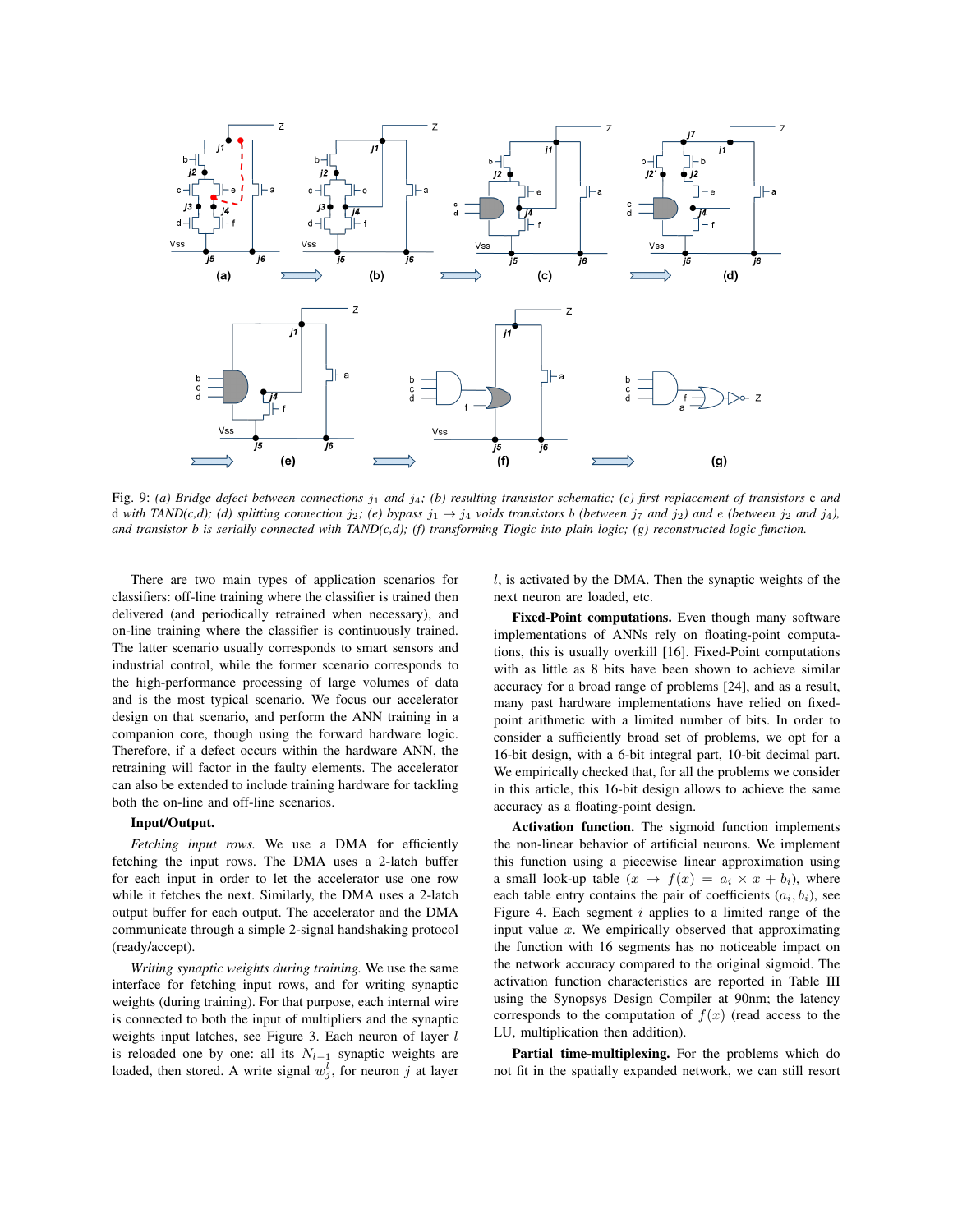to time-multiplexing. All neurons of the network are then considered to belong to one large layer. As a result, we must now be able to directly feed inputs to neurons in the output layer, or collect the output of neurons in the hidden layer. For that purpose, we alter the design in several ways, see add-ons in grey in Figure 3. We add as many input latches as the number of hidden neurons, and connect these input latches to the internal buses between the hidden and output layers. These input latches can feed input values directly to the neurons of the output layer. And the output of the hidden neurons is connected to the additional output latches. As a result, all neurons can now be used as if they were part of a single layer.

Processing one input row of a neural network which contains *N* times the number of neurons of the hardware neural network requires at least *N* times the delay necessary to process one input row in the hardware neural network.

# V. Experimental Framework

We implement the accelerator and the memory interface in Verilog and synthesize them with the Synopsys Design Compiler, using the TSMC 90nm library.

We have developed two other software models of the artificial neural network. One model is meant for network training and testing, training is performed using back-propagation; this model has been validated against the FANN library [44]. The model is also used to inject hardware defects as later explained in Section VI-C. The second model is just meant for feed-forward testing within the processor simulator. It is oriented towards very fast execution, and it is a trimmed down version of a neural network which performs only the same operations as the hardware version, albeit in C.

For the superscalar processor, we use Wattch/SimpleScalar and configured the processor so that it roughly emulates an Intel Stealey (A110) core [14]. Our goal is to compare the accelerator against a low-power high-performance core, such as the Intel Atom, using the same 90nm technology node. While the Atom was first implemented in the 45nm process, the Stealey (A100 and A110), derived from the Pentium M and implemented at 90nm, is considered a predecessor of the Atom. The Stealey is a 800MHz, 3W processor.

While the initial version of Wattch was designed for a 350nm technology [8], the 100nm technology has been added to version 1.02. We use the fudge factor to further slightly scale down the technology to 90nm. Wattch has an approximate evaluation of leakage power, however at 90nm, leakage power is still roughly less than 30% of total power [38]; moreover, we will see later on that the energy difference between the processor and the accelerator is such that this lack of precision on leakage power is tolerable. It could be more significant with much smaller technology nodes.

The trimmed down software model is compiled into Alpha binary using the crosstools [28], and the -O optimization level. The overhead of the initialization and readout steps are rendered negligible by executing the ANN computations for 1000 input rows.

| Hyper Parameter  | From | Ŧо   | <b>Step</b> |
|------------------|------|------|-------------|
| # Hidden neurons |      | 16   | $+2$        |
| # Epochs         | 100  | 3200 | $*$         |
| Learning rate    | 0.1  | 0.9  | $+0.1$      |
| Momentum         | 0.1  | 0.9  | $+0.1$      |

TABLE I: *Hyper-Parameter space.*

| Problem    | Description         | # In.   | $\eta$ ,  |
|------------|---------------------|---------|-----------|
|            |                     | # $Out$ | # Epochs, |
|            |                     |         | # Hidden  |
| breast     | Breast cancer       | 30, 2   | 0.1,      |
|            | diagnostic          |         | 200, 14   |
| glass      | Glass oxides        | 9.6     | 0.1,      |
|            | identification      |         | 800, 10   |
|            | (forensic)          |         |           |
| ionosphere | Radar returns from  | 34, 2   | 0.3,      |
|            | ionosphere          |         | 100, 6    |
| iris       | Plants              | 4, 3    | 0.2.      |
|            | classification      |         | 100, 8    |
| optdigits  | Handwritten digits  | 64, 10  | 0.1,      |
|            | recognition         |         | 200, 14   |
| robot      | Failure             | 90, 5   | 0.2,      |
|            | detection           |         | 1600, 6   |
| sonar      | Metal vs. Rock      | 60, 2   | 0.1,      |
|            | sonar returns       |         | 100, 10   |
| spam       | Email spam          | 57, 2   | 0.1,      |
|            | identification      |         | 800, 6    |
| vehicle    | Vehicle silhouettes | 18, 4   | 0.1,      |
|            | recognition         |         | 400, 6    |
| wine       | Wine origin based   | 13, 3   | 0.2,      |
|            | on chemicals        |         | 1600, 4   |

TABLE II: *# Inputs (attributes) and outputs (classes), and best hyper-parameters* ( $\eta$  = *learning rate,* hidden = *optimal # of hidden neurons).*

We have selected 10 applications from the UCI Machine-Learning repository to serve as a "benchmark" suite [3]. The two selection criteria were application diversity and having less than 100 attributes. The data characteristics are summarized in Table II. For each application, we have searched the optimal accuracy within a hyper-parameter space indicated in Table I. We report the main optimum training hyperparameters (epoch, learning rate) in Table II. All accuracy measurements provided in the remainder of the article uses 10-fold cross validation. The network is trained using MSE (Mean Squared Error) though we report accuracy measurements.

### VI. Evaluation

### A. Accelerator area, energy, latency and accuracy characteristics

We evaluate the area cost, latency and energy of the network using the Synopsys Design Compiler. The energy includes both the dynamic and leakage power. The neural network accelerator characteristics are provided in Table III. At 90nm, the accelerator footprint is 9.02mm2, the total dissipated power is 4.70W, the time to process one input row is 14.92ns, and the total energy spent per input row is 70.16nJ per row.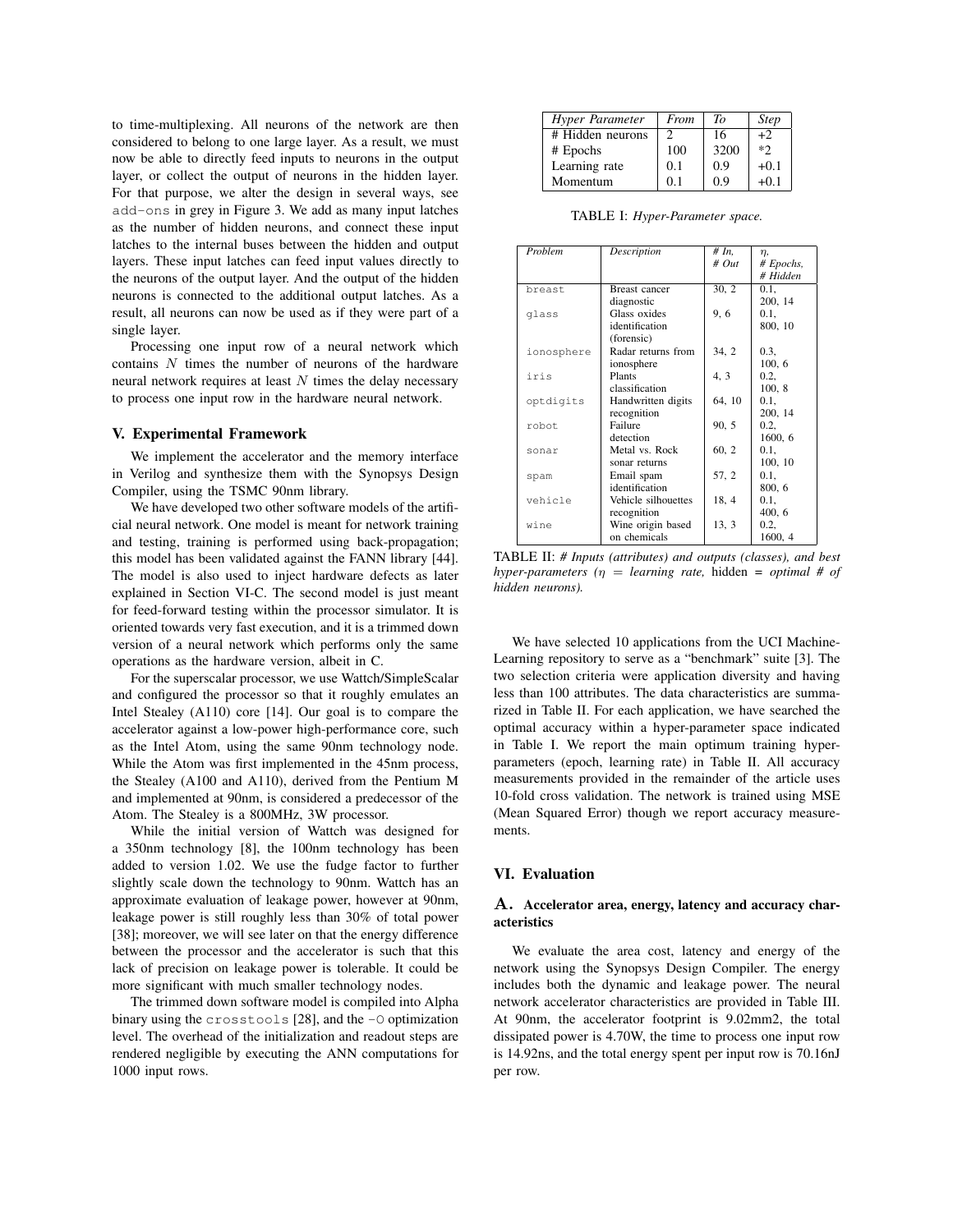| <i>Characteristic</i> | Accelerator | Activation | <i>Interface</i> |
|-----------------------|-------------|------------|------------------|
| Time $(in \; ns)$     | $14.92$ ns  | $2.84$ ns  |                  |
| Freq. (in Mhz)        |             |            | 800              |
| Area (in $mm^2$ )     | 9.02        | 0.017      | 0.047            |
| Power $(in W)$        | 4.70        | 0.0019     | 0.0054           |
| Energy per input row  | 70.16       | 0.0053     | 0.0021           |
| (in nJ)               |             |            |                  |

TABLE III: *Accelerator, memory interface and activation function characteristics.*

| Characteristic         | Value  |
|------------------------|--------|
| Clock frequency        | 800MHz |
| # cycles per row       | 19680  |
| Avg. power per cycle   | 2.78   |
| (in W)                 |        |
| Energy per row (in nJ) | 68388  |

TABLE IV: *Processor execution characteristics.*

Memory interface and key logic. We have separately evaluated the characteristics of the memory interface because it is part of the key logic, i.e., logic that cannot be scaled down like the ANN logic because it must be defect-free. The memory interface includes the DMA controller, while the write signals for synaptic weights latches, the control signals for connecting the output of the hidden neurons, and the additional input latches (for partial time-multiplexing) to the internal wires are included in the key logic.

The target network configuration has 90 attributes, so  $90 \times 16 = 1440$  bits must be loaded to feed one input row to the neural network. To maximize the accelerator throughput, 1440 bits must be fetched every 14.92 nanoseconds, i.e., 11.23GB/s; these numbers are in line with the bandwidth of the recent Intel Quick Path Interconnect [39], for instance (12.8GB/s in one direction). We assume two links capable of bringing 64 bits each every cycle, and must clock the interface at 754MHz, or higher, for achieving the maximal processing bandwidth of the accelerator (11.23GB/s); we use 800MHz. The memory interface characteristics are reported in Table III.

At 90nm, the interface and key logic area accounts for a negligible amount of the overall accelerator area. Assuming a factor of area size reduction of 2 across technology nodes, with the interface and key logic area remaining constant, it would only account for less than 10% of the overall accelerator area after 4 technology generations (22nm), and 25% at the 6th generation (11nm). Moreover, the number of neurons in the accelerator can also be scaled up across generations, further reducing the relative overhead.

### B. Accelerator vs. processor

Characteristics of processor execution. As mentioned in Section V, we simulate a trimmed down software model so that it performs almost the same operations as the hardware accelerator.

Since we assume an identical underlying memory system, and since we do not aim at comparing DMA vs. memory hierarchy and hardware prefetching, we restrict the comparison to the accelerator and the processor. For that reason, we assume a perfect 1-cycle L1 cache, and subtract the power and energy used by the L1 and L2 caches. The 1-cycle perfect cache aims at bringing the processor-to-memory latency at the level of a DMA, and to avoid biasing the comparison towards the neural network with a more efficient memory subsystem.

We clock the processor at 800MHz, the maximal frequency of the Intel Stealey, and the same as for the DMA.

The performance characteristics of the processor run are shown in Table IV for a 90-10-10 software ANN. The number of cycles and energy are provided per input row, i.e., for each set of 90 inputs. The measured accelerator power (4.70W) is actually higher than the processor power (2.78W) due to the large number of computing elements in the accelerator. But the energy consumed by the accelerator (70.16 nJ per row) is drastically lower than that of the processor (68388 nJ per row) because processing one input row requires only 14.92ns in the accelerator, thanks to the massive parallel multiplications/additions and circuit-level parallelism, while it requires 19680 cycles in the processor, i.e., 24600ns at 800MHz.

While high, this energy ratio is consistent with previous research, such as the work by Hameed et al. [21], which reports a slightly lower energy ratio of 500x for an H264 decoder run on a general-purpose core and implemented as a custom circuit; Chung et al. [12] report lower ratios of about 100x, but both studies factor in the impact of memory accesses, while the numbers reported in Table III are for the accelerator only, as mentioned above. Other accelerators can also provide significantly better energy efficiency than cores, especially GPUs and FPGAs. While precise energy ratios can vary wildly across applications, architectures and technology, GPUs and FPGAs can roughly be an order of magnitude more energy efficient than CPUs [12], and FPGAs are at least an order of magnitude less energy efficient than ASICs [12], [31].

#### C. Defect Tolerance

In order to evaluate the impact of defects, we randomly pick one of the logic operators or latches within the input and hidden layers, and one 1-bit operator or wire within the target operator or latch. The operator is then altered because of the defect, and replaced by a reconstructed logic gate function, according to the process described in Section III-B. In our high-level ANN software model used for training and testing, it is possible to mark a neuron as having one or several defect(s) for a specific operator, in which case a software function is called to perform that operator in place of the native operator.

The impact of such defects, as a function of the number of defects, is shown in Figure 10. For each number of defects, we report the accuracy obtained after re-training, in order to demonstrate the network capacity to silence out defects.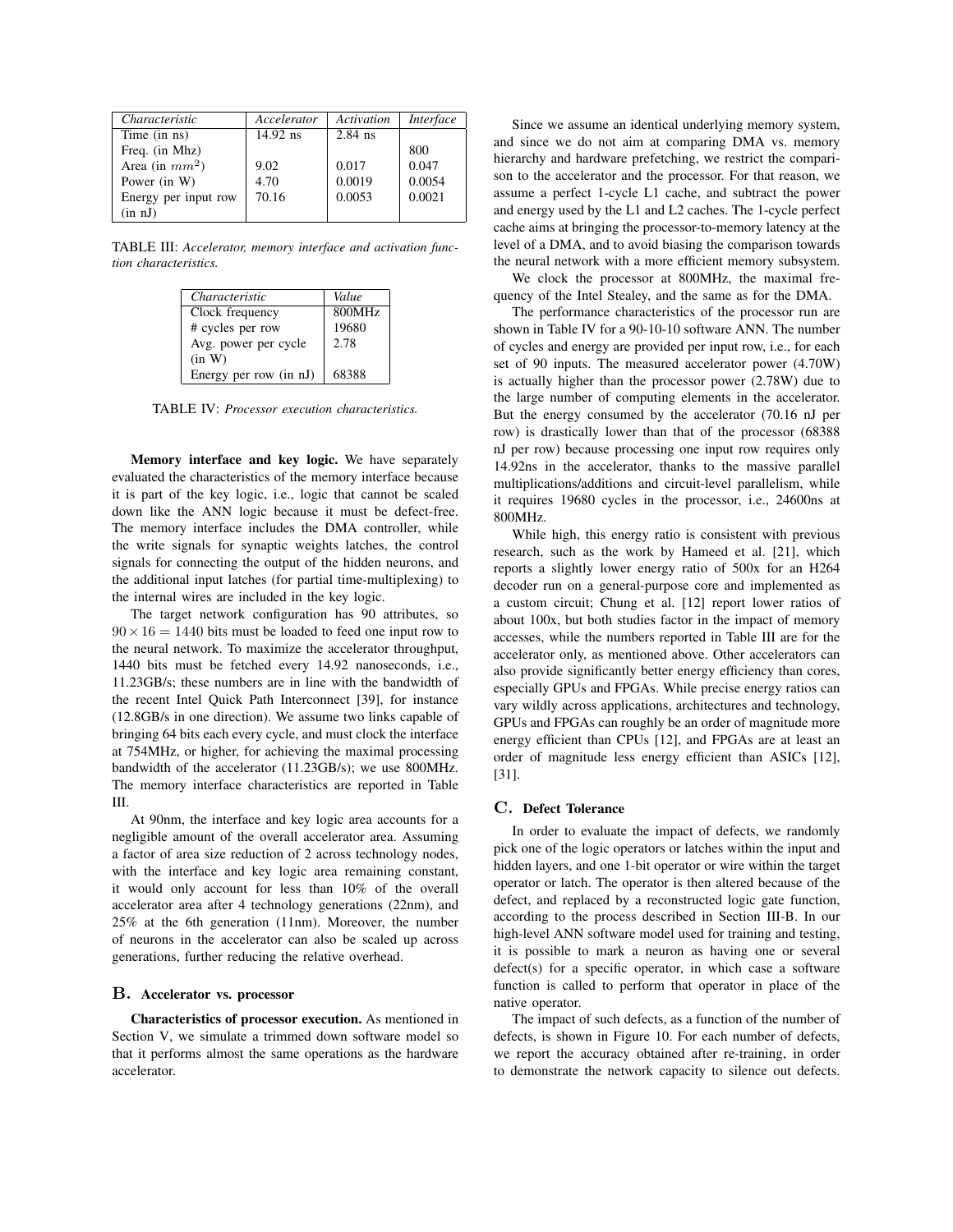

Fig. 10: *Accuracy vs. # of defects in input and hidden layers.*



Fig. 11: *Accuracy vs. # error amplitude in the output layer.*

We reproduce the experiment 100 times, each time randomly varying the component where the defects occur; however the *N* defects of a network remain the same while the network is re-trained and tested on all target problems. For all applications considered, the accelerator can tolerate up to 12 defects, independently of which bit is affected, and most applications are not significantly affected by up to 20 defects. Even if errors occur on bits which significantly sway the neuron output, the neuron can be silenced by re-training. Afterward, accuracy can degrade sharply as too many neurons are affected.

In the output layer, a defect occurring at the activation function, or the adder just before the activation function, has a strong influence, though the rescaling effect of the activation function may tame it. In such cases, the network accuracy is fairly sensitive to the amplitude of the error introduced by the defect, as it directly affects the class value (or prediction). Within a digital neural network, the amplitude of the error depends on the position of the bit which incurred the error. We have introduced single defects in either of the two most sensitive parts of the output layer (adders, activation functions). For each such randomly generated faulty network, we evaluate the network accuracy after re-training; for each individual input row during the network test phase, we also measure the error amplitude at the adder output of the faulty neuron (the absolute value of the difference between the output of that adder with and without the defect). We then report the average accuracy as a function of the amplitude in Figure 11. For about half of the applications, such as ionosphere, the accuracy remains high as long as the error amplitude is not such that it can sway the class. However, for some applications, such as iris and robot, even tiny errors can sway the class and affect the accuracy.

Consequently, the adders and activation functions of the output layer should be considered a defect-sensitive part of the accelerator. For our network, these elements account for 25.9% of the output layer, and 2.3% of the total area. There are two possible ways to improve the defect tolerance of these elements of the network layer: consider the adders and activation functions of the output layer as key logic, or simply add spare (redundant) output neurons. The former solution is preferable as long as the fraction of the overall area covered by the output adders and activation functions is small; as technology scales down, the latter method will become more area efficient.

### VII. Related Work

On hardware neural networks, there is a large body of work and it would not be possible to cite a representative subset here. Multiple implementations have been proposed, including commercial ones [15], such as the Intel ETANN [25], or recent ones for high-performance multimedia processing [33], but most are time-multiplexed. Some hardware networks are meant for industrial control [7], and others for smart sensor applications; many of the latter designs are lowpower analog (or mixed-mode digital/analog) neural networks [48]. Analog logic is attractive because it is dense and low power, but the energy reductions and performance improvements are limited by their sensitivity to noise (temperature, mismatch,. . . ). Moreover, noise accumulates over long chains of operators, limiting the number of bits carried per wire [9], or requiring to frequently convert into the digital domain for restoring the signal. Still, small-scale analog networks have been successfully shown to be applicable to high-performance systems, for instance for efficiently implementing a perceptron branch predictor [2]. Another popular field of research for analog hardware neural networks is biological emulation, with up to 60 million analog neurons implemented on one full wafer [46], but such implementations are only remotely related to computing applications.

While there is a large body of work on defect tolerance in hardware neural networks as well, there are few works simultaneously addressing high-performance, low-power and defect tolerance issues, especially at the transistor level. A not so recent but interesting example is the Philips LNeuro [40] which had to fulfill all these criteria due to a projected application in a satellite; though the design is time-multiplexed, it is modular for both scalability and reliability purposes. Most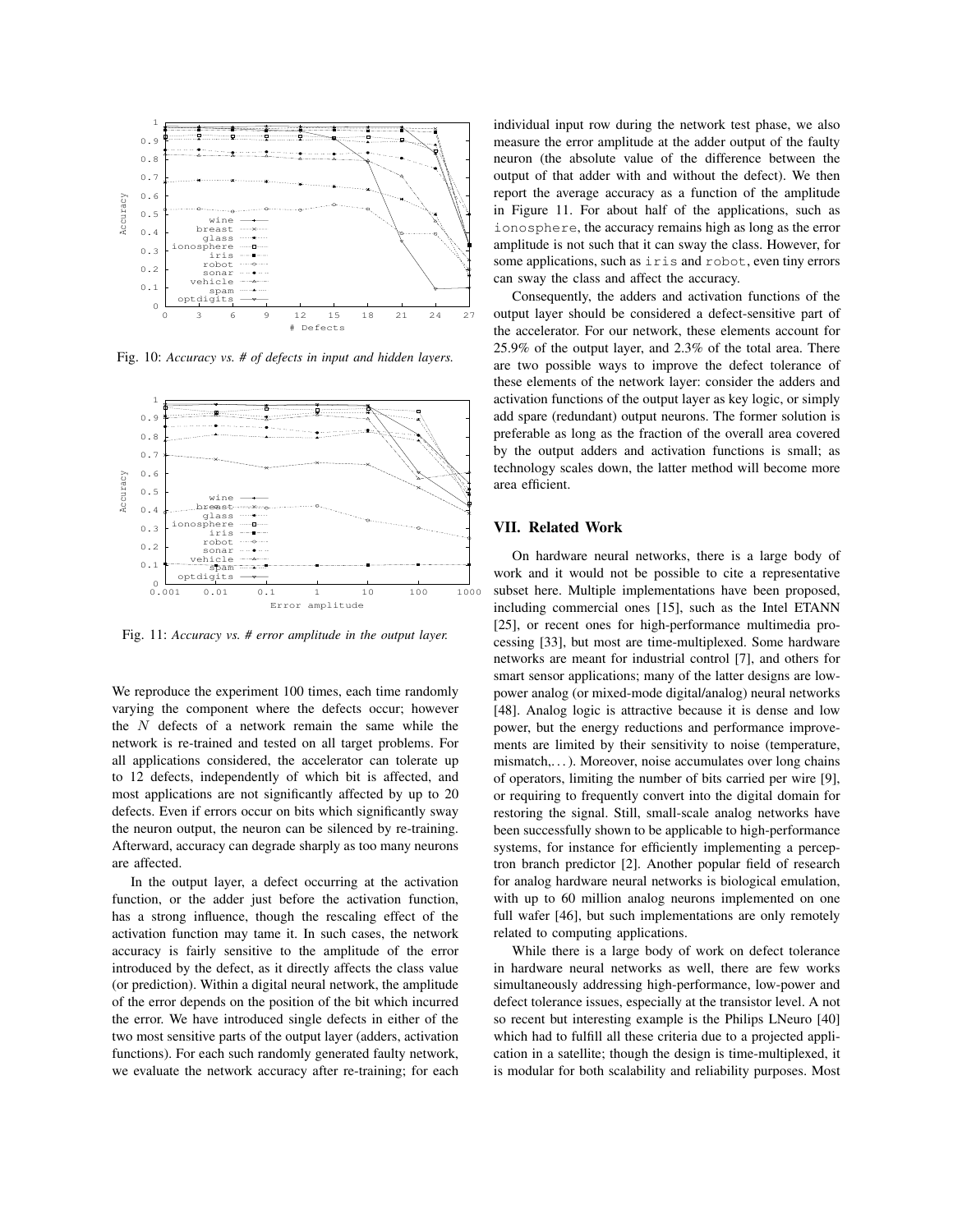of the research work on defect models for neural networks focus on the stuck-at-0 or stuck-at-1 defects in synaptic weights [20], [45], [22]. Special training algorithms have also been proposed to compensate for such stuck-at defects [26].

Beyond neural networks, there are several successful attempts at tackling transient faults or permanent defects within existing or modified processor architectures. Kumar et al. [30] show how a combined hardware and software approach can detect the occurrence of many transient faults. Kruijf et al. [29] introduce the notion that a degree of hardware inaccuracy can be tolerated provided the impact of errors on applications is controlled with algorithm-specific metrics. Chakrapani et al. [11] have even introduced transistor-level tradeoffs between energy and algorithm accuracy (PCMOS) and demonstrated applications to low-power ASICs; recently, Esmaeilzadeh et al. [19] have used similar concepts within processors themselves.

The approach used for determining the impact of hardware defects on the functional behavior of the neural network leverages existing test techniques [32], including expressing the impact of transistor-level defects, such as bridges [42], at the level of gates. However, unlike test techniques, the goal is not to find the appropriate test sequences which will allow to identify errors, but to attempt to reconstruct the output of the faulty circuit. Banerjee et al. [4] have shown that transistorlevel defects cannot be modeled only using stuck-at faults at the input of logic gates, and can manifest themselves in many other ways (modification of the logic function, introduction of state, delays, etc). Alam et al. [1] recently outlined current trends in VLSI defects.

#### VIII. Conclusions and Future Work

Due to technology constraints, micro-architecture research may progressively shift its focus to accelerators, and especially energy-efficient and defect-tolerant accelerators. We make the case for hardware neural networks to be considered as one of the possible candidate accelerators. While hardware neural networks have already been considered in the past, we argue that the situation has drastically changed in terms of technology constraints, application scope, and even machinelearning algorithms. We outline the differences between past (time-multiplexed) designs and our proposed spatially expanded design, and especially that spatial expansion brings benefits in energy and defect tolerance. We particularly focus on validating and quantifying the intrinsic defect tolerance capabilities of hardware neural networks in the presence of transistor-level faults. The defect tolerance of neural networks proves to be not just a conceptual notion, but an actual property of hardware neural networks, provided the neural network is periodically retrained. As a result, it paves the way for hardware accelerators intrinsically capable of coping with hardware faults, without having to identify and disable the faulty parts.

We are currently working on two follow-up research paths. First, we want to illustrate the potentially broad application

scope of a hardware neural network accelerator by demonstrating competitive implementations of multiple emerging high-performance tasks using neural network algorithms and run on a hardware neural network accelerator. Second, we want to increase the size of the neural networks that can be mapped without time-multiplexing, in order to efficiently tackle very large networks, such as Deep Networks. For that purpose, we are investigating three different approaches which could ultimately be combined: analog neurons for denser and more energy-efficient neurons, 3D stacking for the dense implementation of multiple network layers, and memristors for the dense implementation of synapses.

# Acknowledgments

We would like to thank the anonymous reviewers for their helpful comments and advices.

### References

- [1] M. Alam, K. Roy, and C. Augustine. Reliability- and processvariation aware design of integrated circuits - a broader perspective. In *Reliability Physics Symposium (IRPS), 2011 IEEE International*, pages 4A.1.1 –4A.1.11, april 2011.
- [2] R. S. Amant, D. A. Jiménez, and D. Burger. Low-power, highperformance analog neural branch prediction. In *International Symposium on Microarchitecture*, pages 447–458, 2008.
- [3] A. Asuncion and D. Newman. UCI machine learning repository, 2007.
- [4] P. Banerjee and J. A. Abraham. Characterization and testing of physical failures in mos logic circuits. *IEEE Design and Test*, pages 76–86, Aug. 1984.
- [5] C. Bienia, S. Kumar, J. P. Singh, and K. Li. The parsec benchmark suite: Characterization and architectural implications. In *Proceedings of the 17th International Conference on Parallel Architectures and Compilation Techniques*, October 2008.
- [6] S. Borkar. Design perspectives on 22nm cmos and beyond. In *Design Automation Conference, 2009. DAC '09. 46th ACM/IEEE*, pages 93 –94, july 2009.
- [7] B. K. Bose. Neural network applications in power electronics and motor drives – an introduction and perspective. *Industrial Electronics, IEEE Transactions on*, 54(1):14–33, Feb. 2007.
- [8] D. Brooks, V. Tiwari, and M. Martonosi. Wattch: a framework for architectural-level power analysis and optimizations. In *ISCA '00: Proceedings of the 27th annual international symposium on Computer architecture*, pages 83–94, New York, NY, USA, 2000. ACM.
- [9] S. Chakrabartty and G. Cauwenberghs. Sub-microwatt analog vlsi support vector machine for pattern classification and sequence estimation. In *Advances in Neural Information Processing Systems (NIPS)*, Dec. 2004.
- [10] S. Chakradhar, M. Sankaradas, V. Jakkula, and S. Cadambi. A dynamically configurable coprocessor for convolutional neural networks. In *International symposium on Computer Architecture*, page 247, Saint Malo, France, June 2010. ACM Press.
- [11] L. N. Chakrapani, P. Korkmaz, B. E. S. Akgul, and K. V. Palem. Probabilistic system-on-a-chip architectures. *ACM Transactions on Design Automation of Electronic Systems*, 12(3), August 2007.
- [12] E. S. Chung, P. A. Milder, J. C. Hoe, and K. Mai. Singlechip heterogeneous computing: Does the future include custom logic, fpgas, and gpgpus? In *MICRO*, pages 225–236. IEEE, 2010.